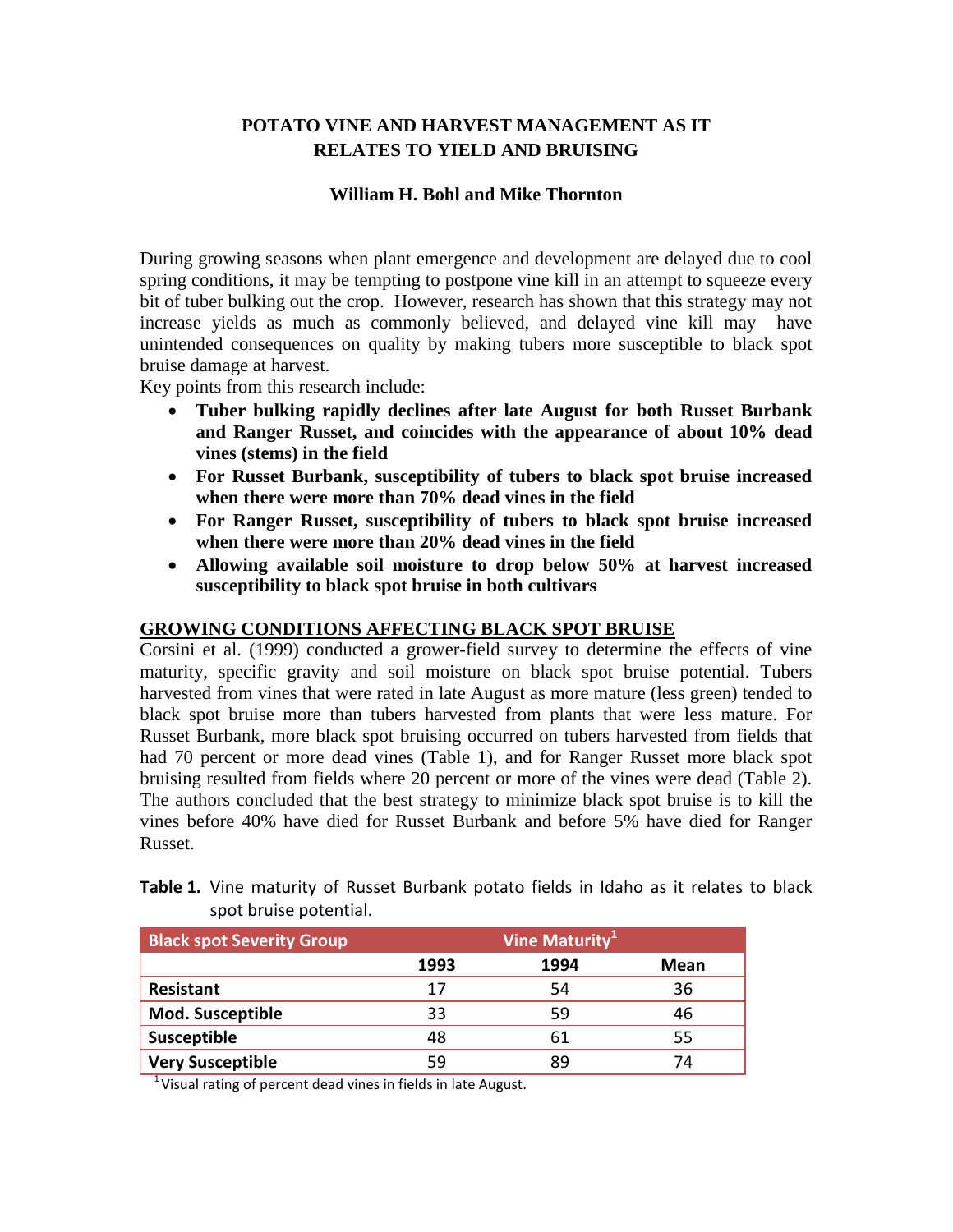| <b>Black spot Severity Group</b> | Vine Maturity <sup>1</sup> |  |
|----------------------------------|----------------------------|--|
|                                  | 1994                       |  |
| <b>Moderately Susceptible</b>    |                            |  |
| Very Susceptible                 | 30                         |  |

**Table 2.** Field maturity as it relates to black spot bruising of Ranger Russet potatoes.

 $1$  Visual rating of percent dead vines in fields in late August.

The survey also revealed that tubers with higher specific gravity generally were more susceptible to black spot bruising. Russet Burbank tubers with specific gravity above 1.080 and Ranger Russet tubers with specific gravity above 1.085 were more susceptible to black spot bruising than tubers with lower specific gravities.

The third factor in the survey that was measured was available soil moisture. Fields with lower available soil moisture (less than 50%) at harvest tended to have more black spot bruising on tubers than wetter fields. Fields with sandy or loamy sand soil generally had lower available soil moisture at harvest resulting in tubers with a higher amount of black spot bruising. A previous study by Jeff Stark at Aberdeen (1987) showed that it takes about 4 to 8 days after an irrigation to rehydrate tubers that have become susceptible to black spot bruise due to dehydration in dry soil. If soil moisture is 50 percent or below at vine kill, it will take at least one week to fully re-hydrate tubers.

The data from these two studies strongly suggests that maintaining green vines for Russet Burbank and Ranger Russet and maintaining soil moisture above 60 percent will help reduce the potential for black spot bruise at harvest. However, it should be noted that even tubers that are fairly resistant to bruising can still be damaged if not handled properly.

## **DETERMINING VINE KILL DATE**

It's logical to think that as long as potato vines/stems are green that the crop should continue to bulk, so vine kill should be delayed as long as possible to get the most yield possible. However, research at the Aberdeen R & E Center has shown that as soon as vines begin to naturally die the rate of bulking rapidly decreases, thus the amount of yield loss from killing fields with nearly all green vines is much less than might be expected (Bohl and Love, 2006).

The relationship between vine maturity and bulking rate for Russet Burbank is shown in Figure 1. On August 26, 2004 there were 8 percent dead vines—visual rating of dead stems, not dead leaves. However, after that date the yield increased by only another 13 cwt/ac for the remainder of the season ending on September 23. In contrast, during the previous two-week period the yield increased by 46 cwt/ac. Bulking rates by two-week period averaged over the two years of the study are presented in Table 3.

The relationship between vine maturity and bulking rate for Ranger Russet is shown in Figure 2. From August 26 to September 9, the crop gained 45 cwt/ac, but from September 9 to 23 only 19 cwt/ac were accumulated. Note that on September 9 there were an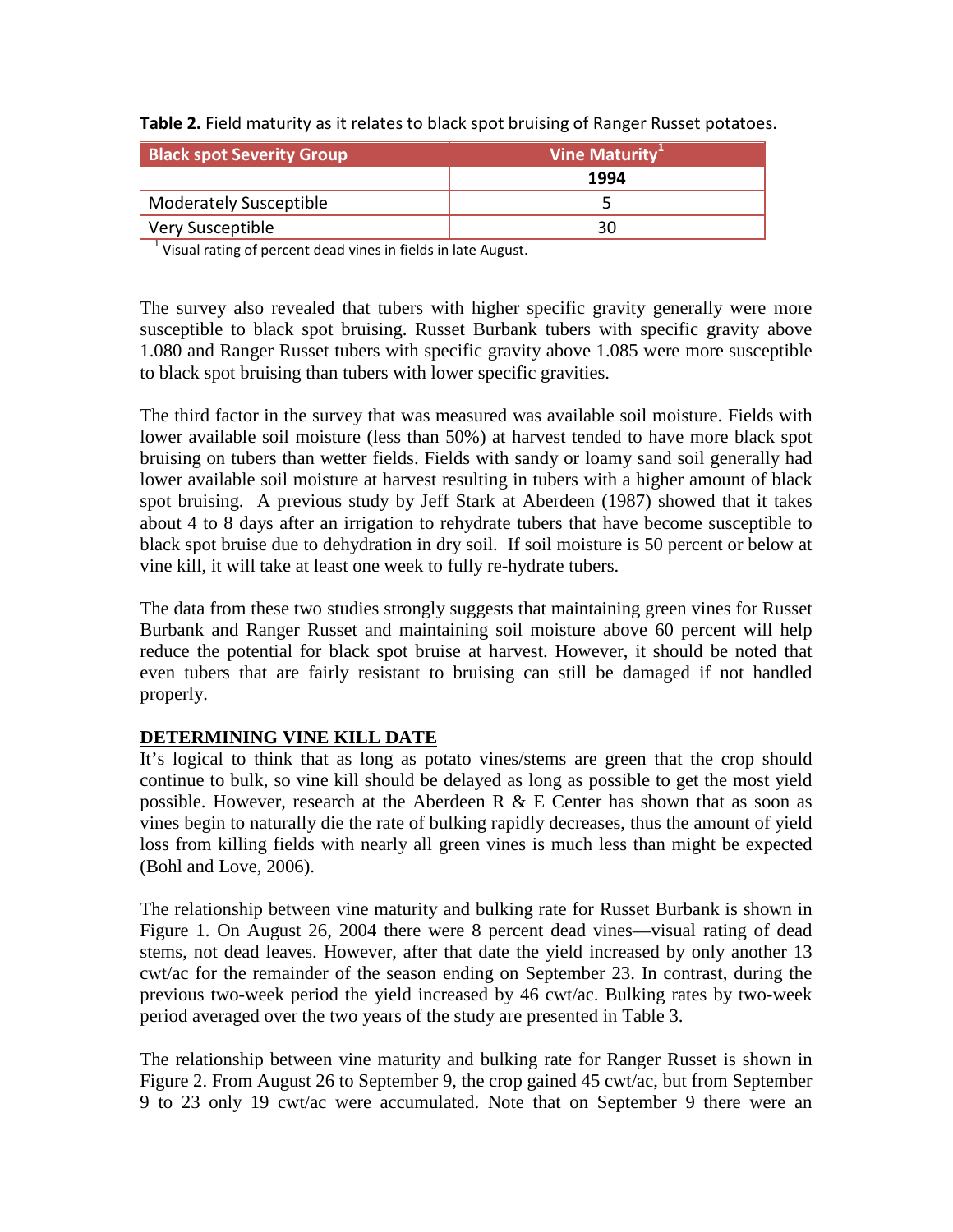estimated 97 percent green stems, yet the bulking rate had dramatically decreased from the previous two-week period. Note in Table 3 how rapidly the bulking rate declined from late July to mid September.

The point to note here is that the end of the linear bulking phase—the time during rapid tuber bulking—appears to be closely associated with the onset of stem death, and having a large percentage of green stems does not mean the crop is still bulking at the same rate it was earlier in the season. This data strongly suggests that the presence of dead stems is a good indication that bulking rate is declining. However, stem death is probably not the only factor responsible for declining tuber bulking rates. Cooler temperatures and shorter day length are also likely at least partially responsible for bulking rates declining after late August.



Bulking Pattern of Russet Burbank in 2003 and 2004 at the Aberdeen R & E Center

**Figure 1**. Bulking pattern of Russet Burbank in 2003 (top) and 2004 (bottom) at the Aberdeen R & E Center, Idaho.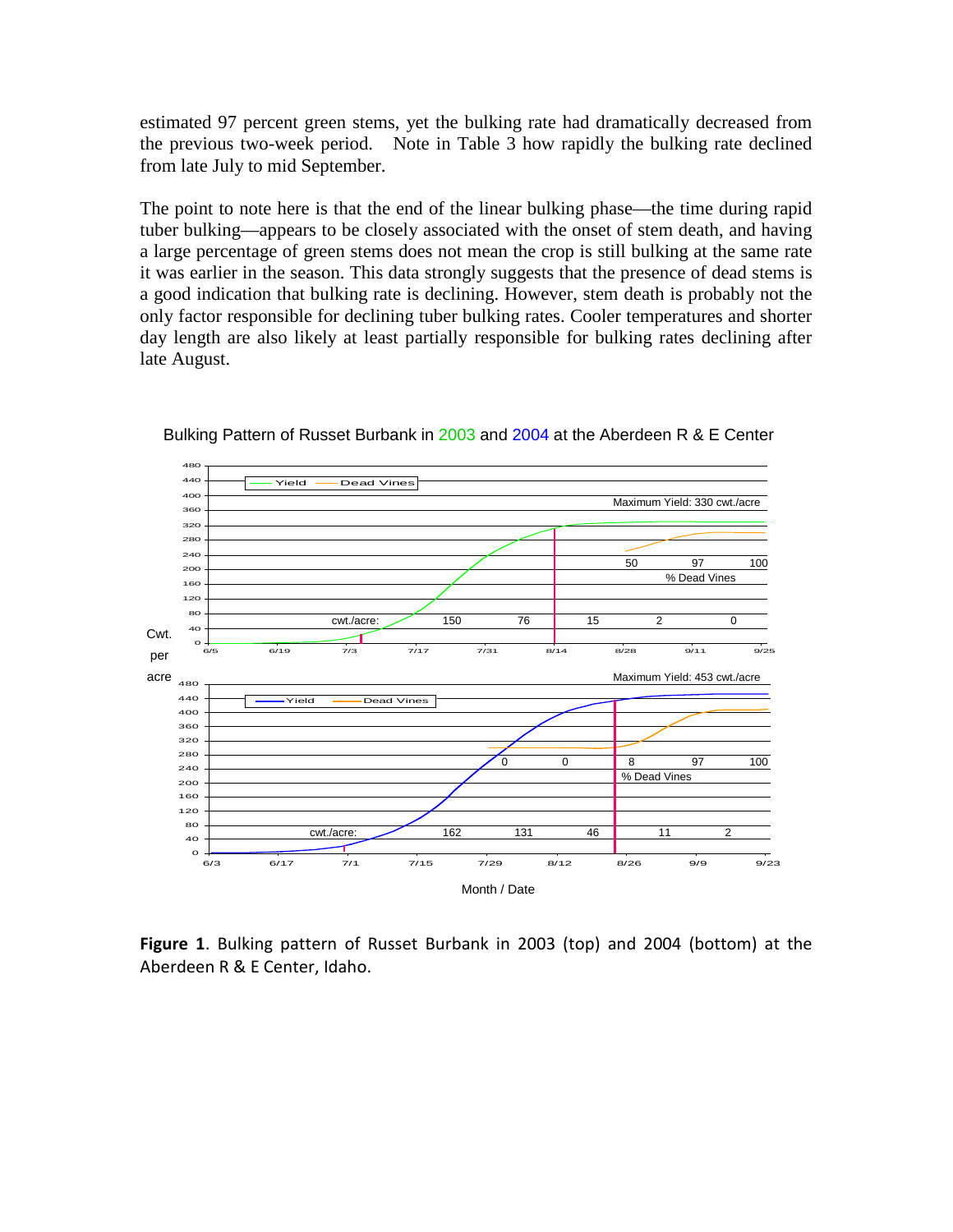

#### Bulking Pattern of Ranger Russet in 2003 and 2004 at the Aberdeen R & E Center

**Figure 2**. Bulking pattern of Ranger Russet in 2003 (top) and 2004 (bottom) at the Aberdeen R & E Center, Idaho.

## **Table 3. Yield gain over a two-week increment for the last 8 weeks of the growing season averaged over 2003-2004 at the Aberdeen R & E Center.**

|                       | <b>Bulking Period</b> |          |          |          |  |
|-----------------------|-----------------------|----------|----------|----------|--|
|                       | $7/31 -$              | $8/14 -$ | $8/28 -$ | $9/11 -$ |  |
|                       | 8/14                  | 8/28     | 9/11     | 9/25     |  |
| Variety               | -cwt./acre---------   |          |          |          |  |
| <b>Russet Burbank</b> | 104                   | 28       | 5        |          |  |
| <b>Ranger Russet</b>  | 117                   | 69       | 30       | 11       |  |

Details of this study and information on bulking rates of other varieties can be found on-line at:

[http://www.cals.uidaho.edu/potato/Research&Extension/Topic/Growth&Physiology/Und](http://www.cals.uidaho.edu/potato/Research&Extension/Topic/Growth&Physiology/UnderstandingTuberBulkingRatesOfSixPotatoVarieties-06.pdf) [erstandingTuberBulkingRatesOfSixPotatoVarieties-06.pdf](http://www.cals.uidaho.edu/potato/Research&Extension/Topic/Growth&Physiology/UnderstandingTuberBulkingRatesOfSixPotatoVarieties-06.pdf)

### **Information Sources:**

Bohl, W.H. and S.L. Love. 2006. Understanding Bulking Rates of Six Potato Varieties. Proceedings of the Winter Commodity Schools. 30:143-148.